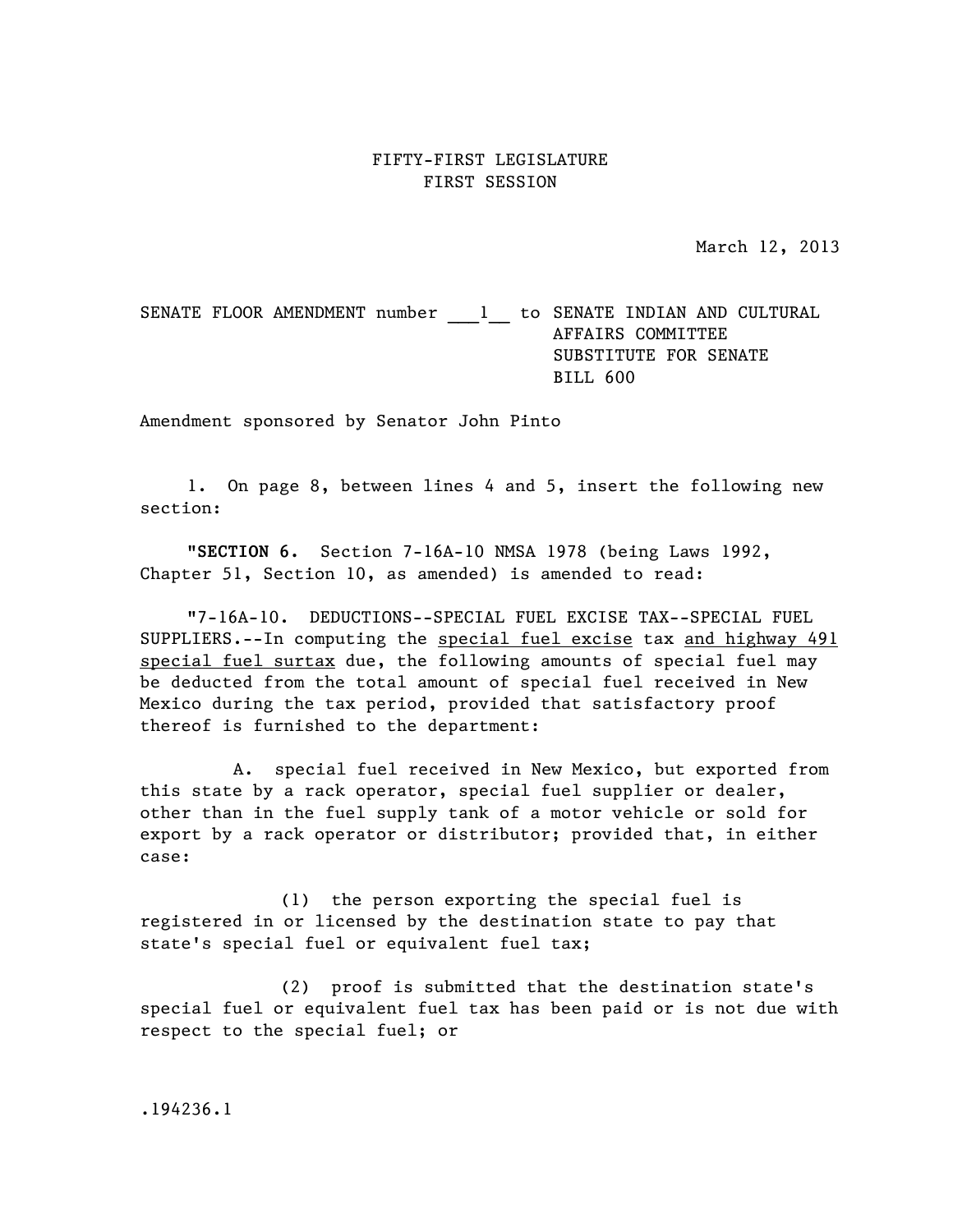## FIFTY-FIRST LEGISLATURE FIRST SESSION

SFl/SIAC/SB 600 Page 2

(3) the destination state's special fuel or equivalent fuel tax is paid to New Mexico in accordance with the terms of an agreement entered into pursuant to Section 9-11-12 NMSA 1978 with the destination state;

B. special fuel sold to the United States or any agency or instrumentality thereof for the exclusive use of the United States or any agency or instrumentality thereof. Special fuel sold to the United States includes special fuel delivered into the supply tank of a government-licensed vehicle;

C. special fuel sold to the state of New Mexico or any political subdivision, agency or instrumentality thereof for the exclusive use of the state of New Mexico or any political subdivision, agency or instrumentality thereof. Special fuel sold to the state of New Mexico includes special fuel delivered into the supply tank of a government-licensed vehicle;

D. special fuel sold to an Indian nation, tribe or pueblo or any agency or instrumentality thereof for the exclusive use of the Indian nation, tribe or pueblo or any agency or instrumentality thereof. Special fuel sold to an Indian nation, tribe or pueblo includes special fuel delivered into the supply tank of a government-licensed vehicle;

E. special fuel dyed in accordance with federal regulations;

F. special fuel that is number 2 diesel fuel sold for the generation of power to propel a vehicle authorized by contract with the public education department as a school bus; provided that the fuel has a distillation temperature of five hundred degrees Fahrenheit at a ten percent recovery point and six hundred forty degrees Fahrenheit at a ninety percent recovery point;

G. special fuel received in New Mexico on which New Mexico special fuel excise tax was paid by the out-of-state terminal at

.194236.1